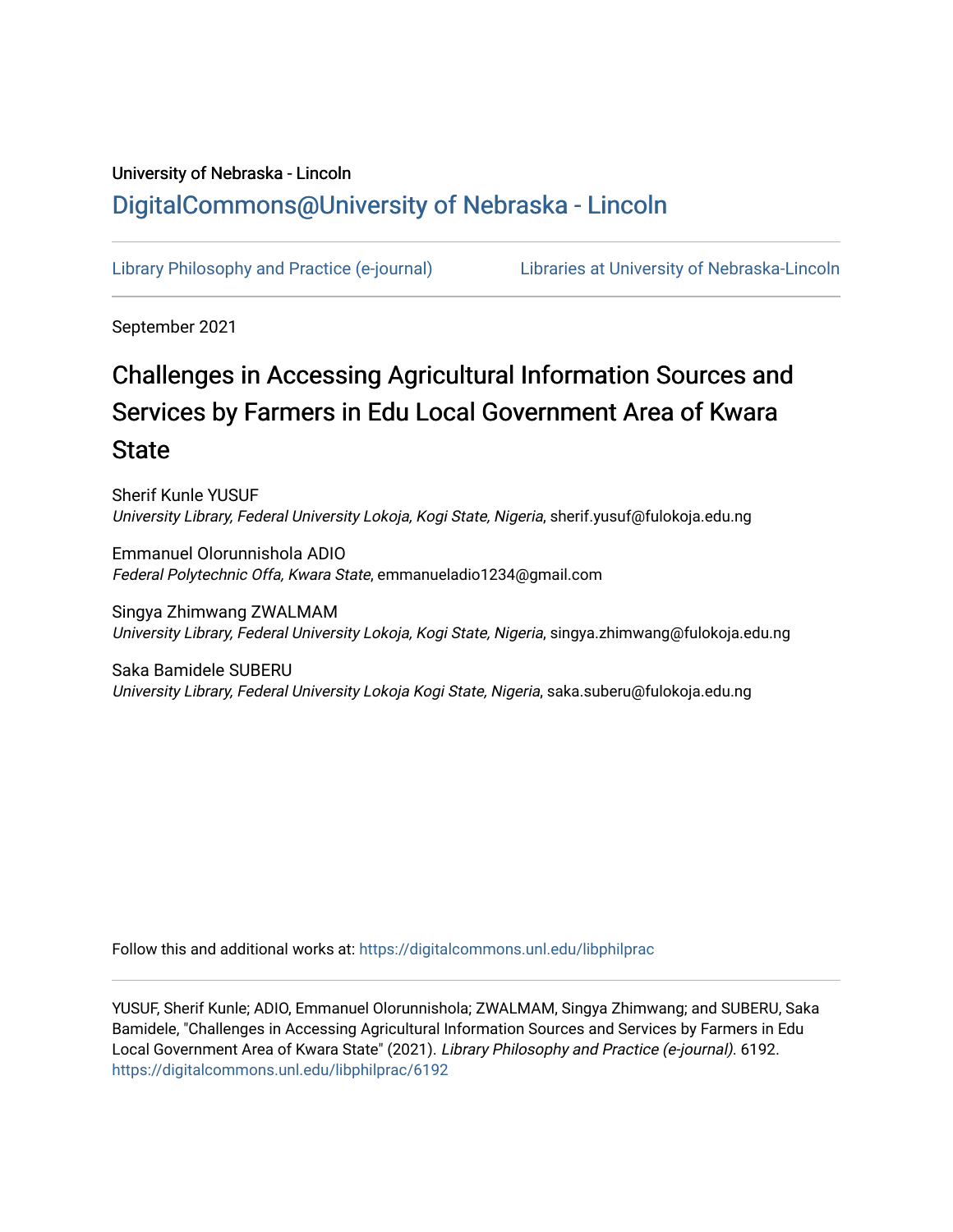# **Challenges in Accessing Agricultural Information Sources and Services by Farmers in Edu Local Government Area of Kwara State**

**By**

**YUSUF, Sherif Kunle University Library, Federal University Lokoja, Kogi State, Nigeria [sherif.yusuf@fulokoja.edu.ng,](mailto:sherif.yusuf@fulokoja.edu.ng) [skyus4real@gmail.com.](mailto:skyus4real@gmail.com) +2348063229080**

**ADIO, Emmanuel Olorunnishola** 

**Federal Polytechnic Offa, Kwara State, [emmanueladio1234@gmail.com](mailto:emmanueladio1234@gmail.com)**

**07033405869**

## **ZWALMAM, Singya Zhimwang**

 **University Library, Federal University Lokoja, Kogi State, Nigeria [Singya.zhimwang@fulokoja.edu.ng](mailto:Singya.zhimwang@fulokoja.edu.ng) 08032311433**

**SUBERU, Saka Bamidele University Library, Federal University Lokoja, Kogi State, Nigeria 08035994614/08074721313**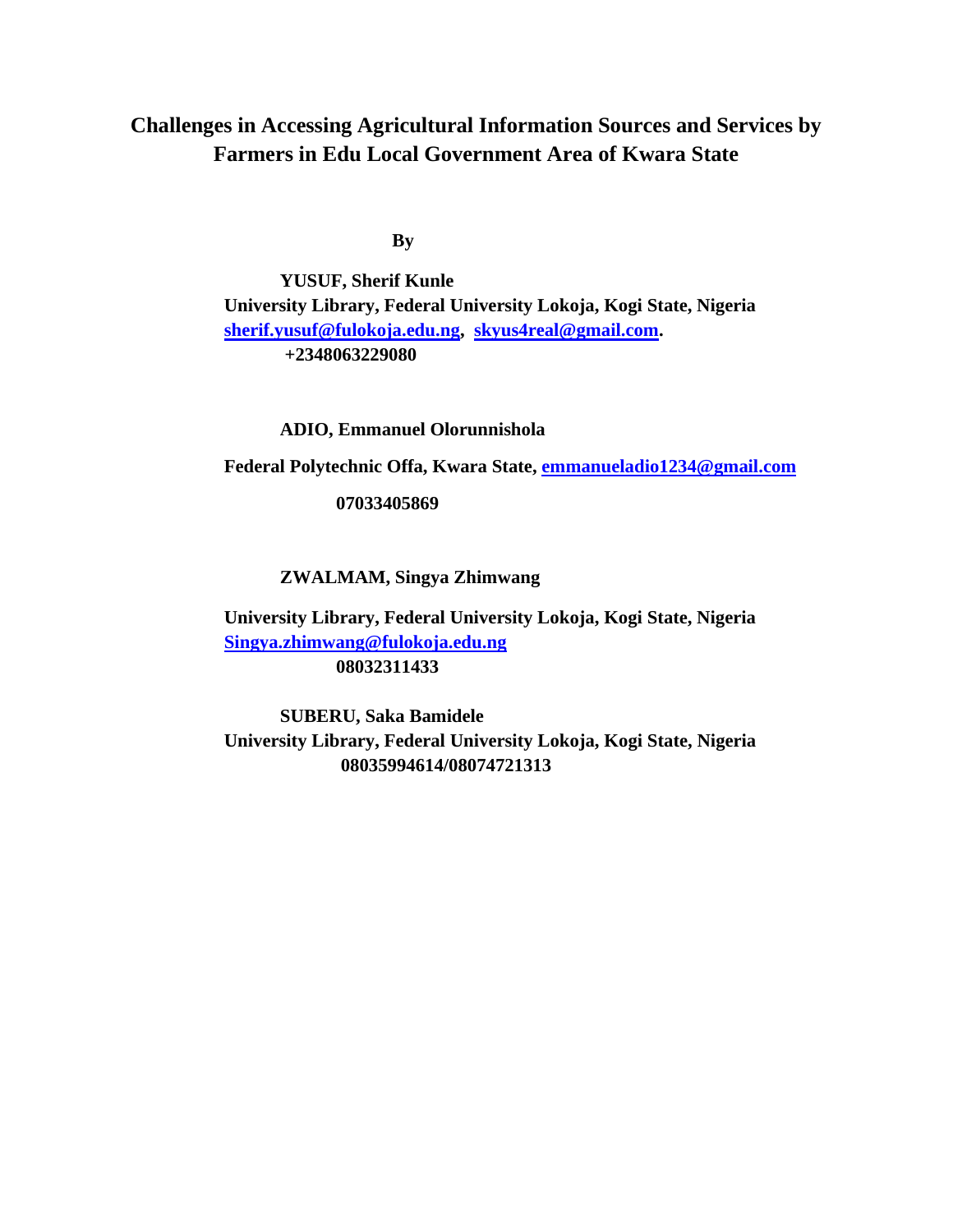# **Abstract**

*Agriculture play significant role towards sustainability of developing nations' economy particularly Nigeria by providing abundant raw materials required by the industry, as well as ensures food security and a healthy nation. This study examines the challenges of accessing agricultural information sources and services by farmers in Edu Local Government Area of Kwara State. Survey method was adopted for the study. The population of the study comprise of 16066 from which 78 farmers of the study area were selected using stratified random sampling and purposive sampling procedure. From the copies of questionnaires administered only 60 were duly completed and returned. Frequency and percentages were used in analyzing data collected. The findings from the study showed that information needs of farmers among others include application of improve techniques, irrigation management, seeds prices, farm wild fire management and prevention, purchase and use of fertilizer, government blueprint on agriculture, and meteorology information need of farmers in Edu Local Government . The findings further revealed that poor communication system, absence of library and information centre, absence of extension agents, insufficient knowledge on marketing of farm produce , insufficient credit facilities, insufficient information on government policies, insufficient fund were the challenges faced by farmers in accessing agricultural information sources and services. The study recommended among others that central facility providing and disseminating information on agricultural related services should be created in the study area that would be accessible to all farmers in order to meet their information needs.*

### *Keywords: Agricultural information, information needs, Farmers, information services, Nigeria*

#### **Introduction**

Information has become an essential part of everyone's daily activities. Information is the basic management tool for national planning. It is vital to modern research in science and technology. It also plays a major role in the socio-economic progress of a country. Information is becoming a vital raw material in our rapidly changing highly cost-oriented society. All our economic and social progress depends on the transfer of scientific and technical information. Individuals in various circumstances require information on a subject in different forms and with different emphasis and different depths of explanation. Information utilization in agricultural sector improves farm productivity in several ways. Thereby, making available information on weather trends, best practice in farming, prompt access to market information assist farmer make appropriate choice about what crops to plants and where to sell their farm produce and buy inputs (Bachhav,2012).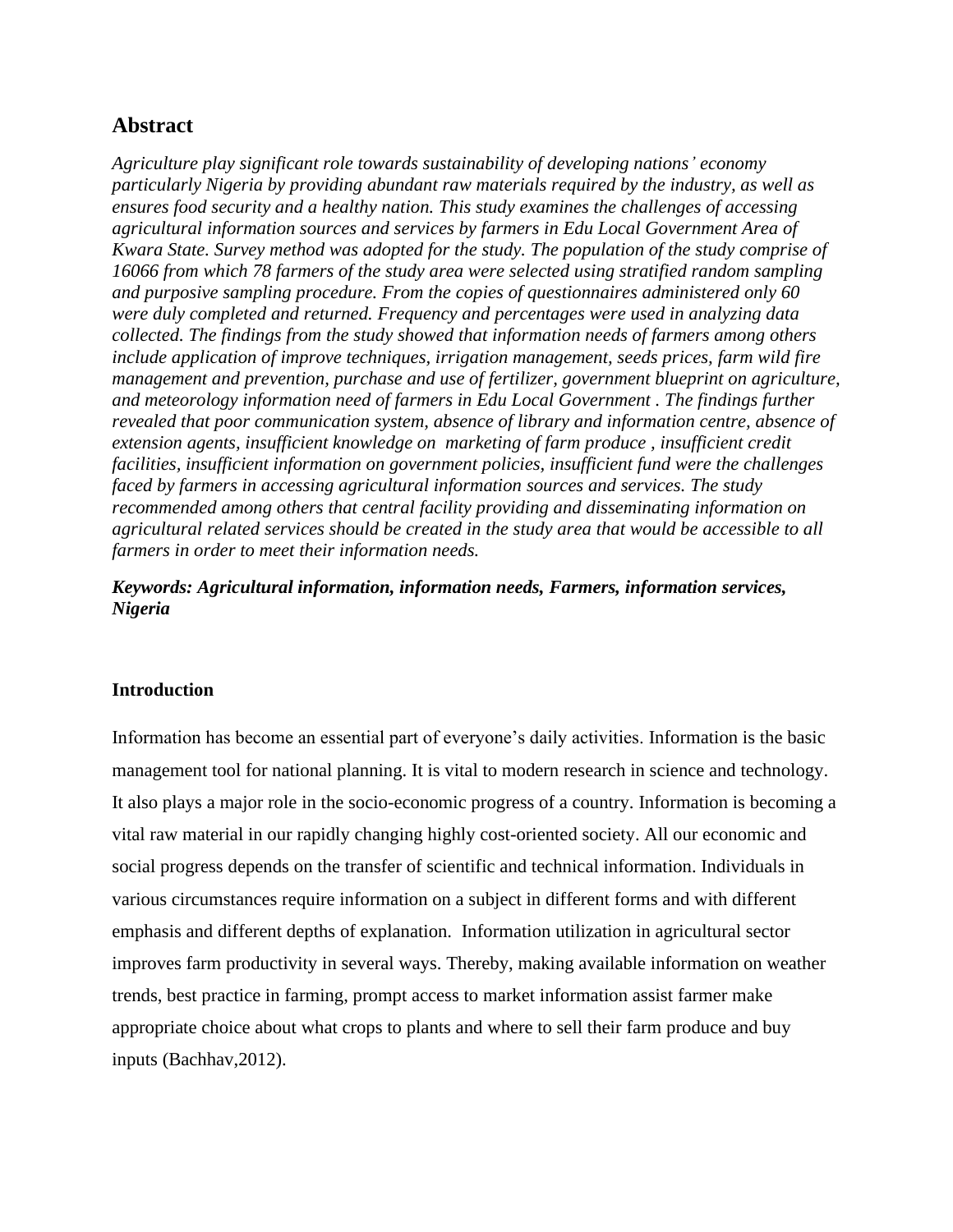Information is anything that adds to our existing knowledge consciously or unconsciously. It can be positive or negative. It is defined by Adio et al (2016) as a processed and coordinated data for significant which could be in various structures or sources. Farmers need information on various agricultural sources and services for sustainable food production. Olawoye, (1996) as cited by Uwandu, Thomas and Okoro (2018) observed that agricultural information is needed for general development of agriculture for the improvement of expectation for everyday comforts of farmers. The goals of agricultural information can hardly be realized if farmers have no access to information. Agricultural information, as suggested by Adio et. al (2016) is refers to agriculture related information that is alludes to horticulture related information which are changed into significant and helpful settings or structures for viable dynamic in agribusiness or cultivating related activities. Agriculture is seen as one of the a chief support of the Nigerian economy because it allow for provision of many raw materials required by the industry, provides employment and also guarantee food security and a healthy nation. Agriculture has throughout the long term remained exceptionally critical activity in the socio-economic advancement of many non-industrial nations and sub –Saharan Africa is traditional illustration of the extraordinary potential that can be realized from the improvement of the sector to ensure realization of Millennium Development Goals (MDG's) through guaranteeing food security, and increased job opportunities (Chisita and Mataranyika, 2013).

Olaniyi and Ogunkunle (2018) reported that the capacity of farmers to accomplish a definitive objective of optimal production depends to a great extent on their effective use of available agricultural information. Agricultural information creates awareness among farmers about advertising openings, plants and, plant diseases, presence of credit facilities, agricultural innovation, crops species inventive practices. Mashroofa and Senevirathne (2014) identified the information needs of farmers as storage, use, assortments of recently presented seeds, pesticides, the expense and climate to get maximum yields and best production. In the same vein, there are different kinds of information on agriculture related activities. They cover information for crop production and assurance, domesticated animals production, agro-range service, pest and diseases control, manure availability and application, agricultural credit facilities, market prices, improved seeds varieties, precipitation check etc. To have option to fulfill these needs, information should be accommodated for the farmers in an arrangement generally engaging and complete to them. (Ukachi and Ayiah, 2017).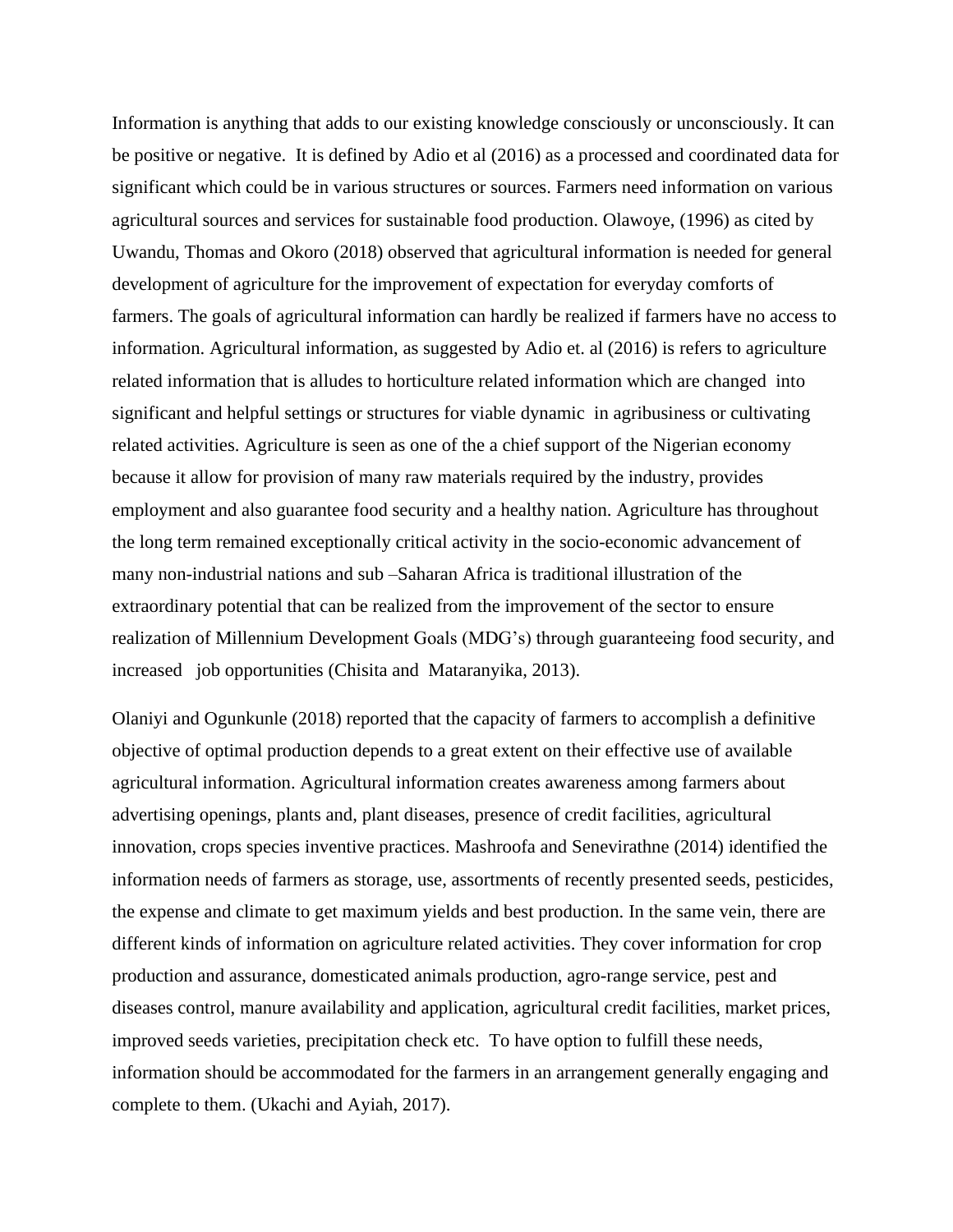Agricultural information services contribute fundamentally horticultural production. Through agricultural information farmers can receive new innovations or cultivating frameworks, realize when to plant and procure, which harvest to produce and which animal to raise and where to sell. It is moreover through agricultural information that farmers can realize where to get bank credits and other cultivating contributions just as how to control pests and diseases. Such information will therefore increase agricultural production and work on the way of life of farmers. In a study conducted by Sanusi et. al (2010), The results showed that the agricultural productivity depend on dissemination of agriculture information as a platform through which new innovations are learnt as well as farmers productivity are improved. Lawaliro et. al (2014) pointed out that for agricultural production and productivity to improve there is need for well planned, need structure for farmers where they can easily access relevant information as regards to proper agricultural information which would in turn be enhanced their productivity.

However, the study conducted by Benard , et.al.( 2014) in Tanzania, the findings showed that the impediments to accessing agricultural information were linked with absence of awareness of information sources, absence of information services, insufficient number of extension agents, and funding problem. In a similar study, carried out by Kelil, Girma and Hiruy (2020) in Africa, observed that insufficient rural information access is a key factor that has incredibly restricted farming headway in Africa.

#### **Objectives of the Study**

The objectives of the study were to:

- i. determine the information needs of farmers for improve productivity in Edu Local Government Area of Kwara State;
- ii. identify the challenges for accessing agricultural information sources for improve productivity in Edu Local Government Area of Kwara State.

#### **Review of Related Literatures**

Oduwole and Okorie (2009) stated that information need of farmers generally require information on improved seed, fertilizers, sowing, irrigation, soil-testing and conservation, pest and disease control, harvest technology and marketing of surplus produce. Their source for the above information include extension workers; farm broadcasting through radio and television,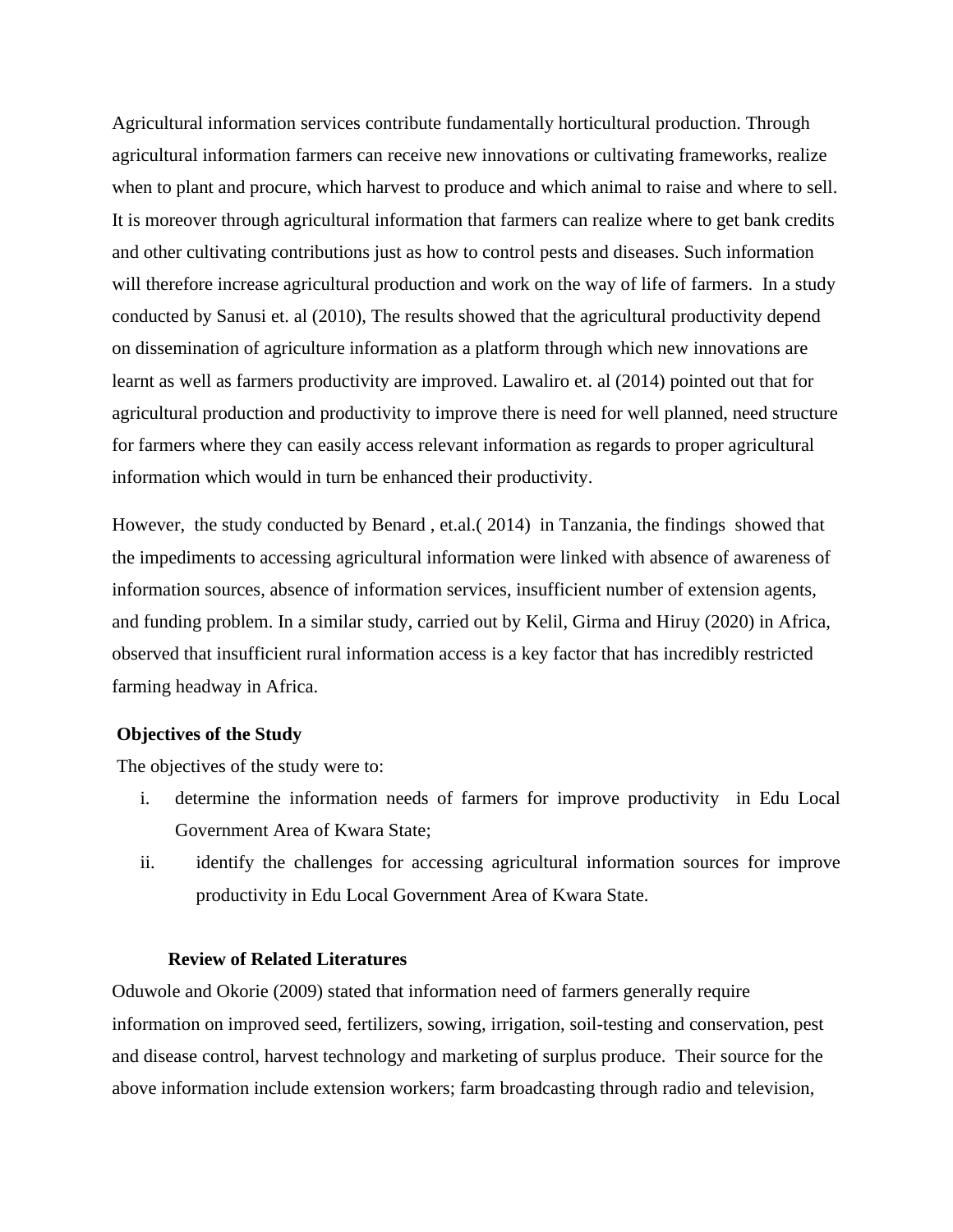field demonstrations; films and audio-visual/means; extension publication, popular journal and magazines. Farmers need information in order to boost their output and make profit. Information need of small scale farmers arise from the need to solve problems such as pest hazard, weed control, moisture insufficiency, soil fertility, farm credit, labor shortage and soil erosion etc. Similarly, Marcel and Minten (2012) farmer need information to solve challenges like pest hazard, weed control, moisture insufficiency, soil fertility, farm credit, labor shortage and soil erosion etc. Mtega, Ngoepe, and Dube, (2016) in Tanzania, the authors findings revealed that agricultural information on land preparation, seed selection, and rice plantation; however, few acquired knowledge on agricultural markets which are the information need of smallholder farmers in Kilombero district of Tanzania.

The various agricultural related information sources of the rural people were identified by Ekoja (2000), Oduwole and Ikhizam (2003) as varied in the field of agriculture. Classes of agricultural related information sources include: Information on pest and disease control, on services available from government / private organizations, on marketing of farm produce, on credit and loan facilities available to farmers, on fertilizer availability and use, on new findings on varieties of crops and animals, on new techniques and farm implements, on weed control and management, on disease resistant varieties of crops and animals, Information on cropping system, on food storage and processing, on food ration and supplements for animals, on organic management, Women in Agriculture, Fishing, Animal Husbandry/ Livestock, Agro forestry, Labour availability, Land tenure Laws, Agricultural cooperative, Investment of Agricultural returns, and Agricultural insurance.

Ozowa (1995) summarize their needs into five groups namely; agricultural input, extension education, agricultural technology, agricultural credit and marketing. Modern farm inputs are needed to raise small farm productivity. These inputs include: fertilizer, improved varieties of seeds and seedlings, feeds, herbicides and pesticides, agricultural machinery and water. Also, Ogunbeni, Ogungbo and Adeleke (2013) in Lagos, outlined that agricultural information needs of farmers include diseases and pest control, irrigation, crop storage, recent cultivation method, information on weather, information on where to buy and sell the farm produce, techniques on post harvest, manure and fertilizer management. In a similar work carried out by Salau, Saingbe and Garba (2013) in Nasarawa, the reported that promoting information on agricultural product,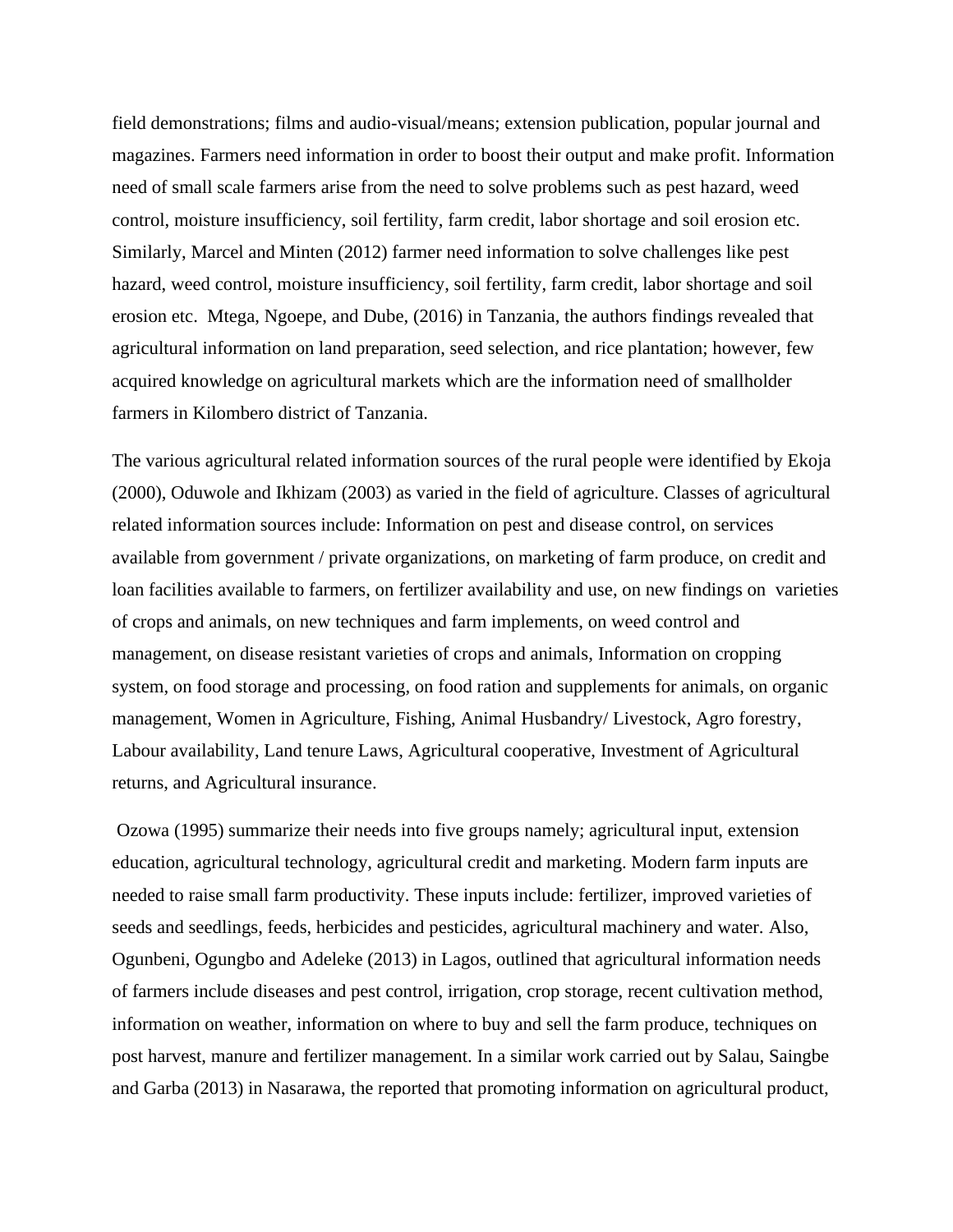animal husbandry and crop, pest and disease management, practices on water/soil preservation, land preparation for growing crops, better storage and processing strategy were the agricultural information needs utilize by farmers. In addition Gundu (2009) observed that majority of the farmers in developing countries including Nigeria need information on farming systems, pest and diseases, cropping, education, management, livestock management, marketing and pricing, harvest management, health and nutrition, farm security, finance and credit. It is evident from the studies reviewed above that information need of extension workers in Nigeria and other developing countries are similar. Most of their information needs revolve around technical (Disease and pest outbreak), administrative, harvest management, finance and micro-credit, and market prices among others. In another contribution, organizations like World Bank (2011) noted that extension workers need a variety of agricultural information such as availability of agricultural support services, Government guidelines, production of crop and managements, disease outbreaks, adaptation of innovations by different farmers, wages rates, and so on. The organizations further argued that agricultural information must be available and accessible to all farmers in order to bring the desired development.

Ajayi (2005) observed that despite the tremendous achievements of the agricultural sector in Nigeria, the ADPs have been beseeched by a myriad of problems, especially with the terminal end of the counterpart funding by the World Bank. These constraints include non availability of necessary facilities and poor motivation for effective functioning of extension workers, bringing about low morale, low degree of job insight and poor performance. According to Assefa (2016) the challenges farmers in Ethiopia faced in accessing agricultural information include lengthy distance to institutions and exorbitant cost of ICTs tools, inadequate support of DAs in conveying information of extension services, absence of access to irrigation scheme, low level of technology adoption, insufficient information sources. World Bank (2007) noted that budgetary allocation in most developing countries remains a major problem, hindering the agricultural extension service in its efforts to transfer information to farmers with a view to increase agricultural production. Government budgetary allocations on agriculture continue to increase but in reality the agricultural production has increased as expected. While Farooq et al (2010) pointed out that extension services in developing countries like Nigeria are associated with; lack of teaching tools, helpless linkages between research and extension organizations,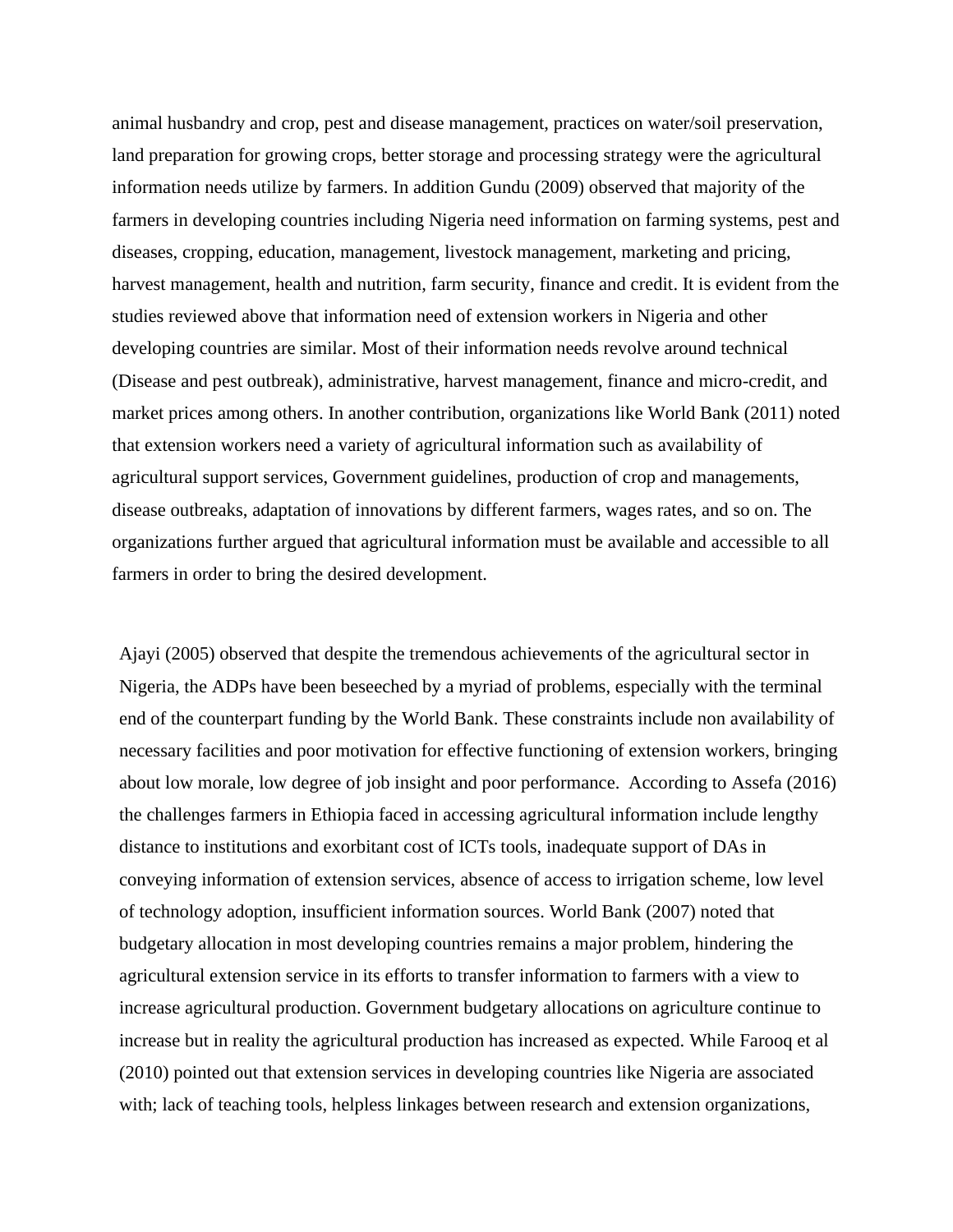and dispersion among the actual farmers themselves in hampering extension worker's performance. Also, studies by Matovelo (2008) and Austine et al. (2018) showed that, high analphabetism levels, language constraints, absence of cooperation from farmers colleague in exchanging agricultural information, Poor information infrastructure, low income, and expensive ICTs costs are the barriers faced by farmers in accessing Agricultural information. Ngomane et al (2002) opines that the challenges confronting public segment are agricultural expansion in African nations are established throughout the entire existence of Africans smallholder cultivating, institutional plans, underlying change programs, the approach structure, new customers, and the reorientation of the farming augmentation framework. In the same vein, study conducted by Odini (2014) Kenya and Igwe (2012) Nigeria, respectively revealed that the main challenges facing farmers in accessing information were Language barriers, Illiteracy, Geographical Distance, and absence of Infrastructure. In Tanzania, Mtega, Ngoepe, and Dube, (2016) averred that insufficient number of exhibition plots, untimely of information services delivery, inadequate number of agricultural extension agents, and helpless information and communication technologies infrastructure affect access to agricultural information among rice farmers in the district.

#### **Methodology**

The survey method was used for the study. The population was made of 16,066 from which 78 farmers of Edu Local Government Area of Kwara State were selected using stratified random sampling and purposive sampling procedure. Questionnaire was used to generate data, which were descriptively analyzed to answer the research questions. This table below shows a breakdown of the population.

#### **Table I: Study Population and Sample Size**

| S/N | <b>GA</b> | <b>CROP</b>           | <b>NON</b> | TOTAL  | I SAMPLE                | 20% OF THE     |  |
|-----|-----------|-----------------------|------------|--------|-------------------------|----------------|--|
|     |           | <b>FARMERS   CROP</b> |            |        | POPULATION   POPULATION |                |  |
|     |           |                       | FARMERS    |        | $n=N/1+N(e)^2$          | <b>SAMPLED</b> |  |
|     | Edu       | 15,761                | 305        | 16,066 | 390                     | 78             |  |

**Source: Kwara State Ministry of Agriculture (2010): Report of Kwara State Farmers Census May 2009-2010**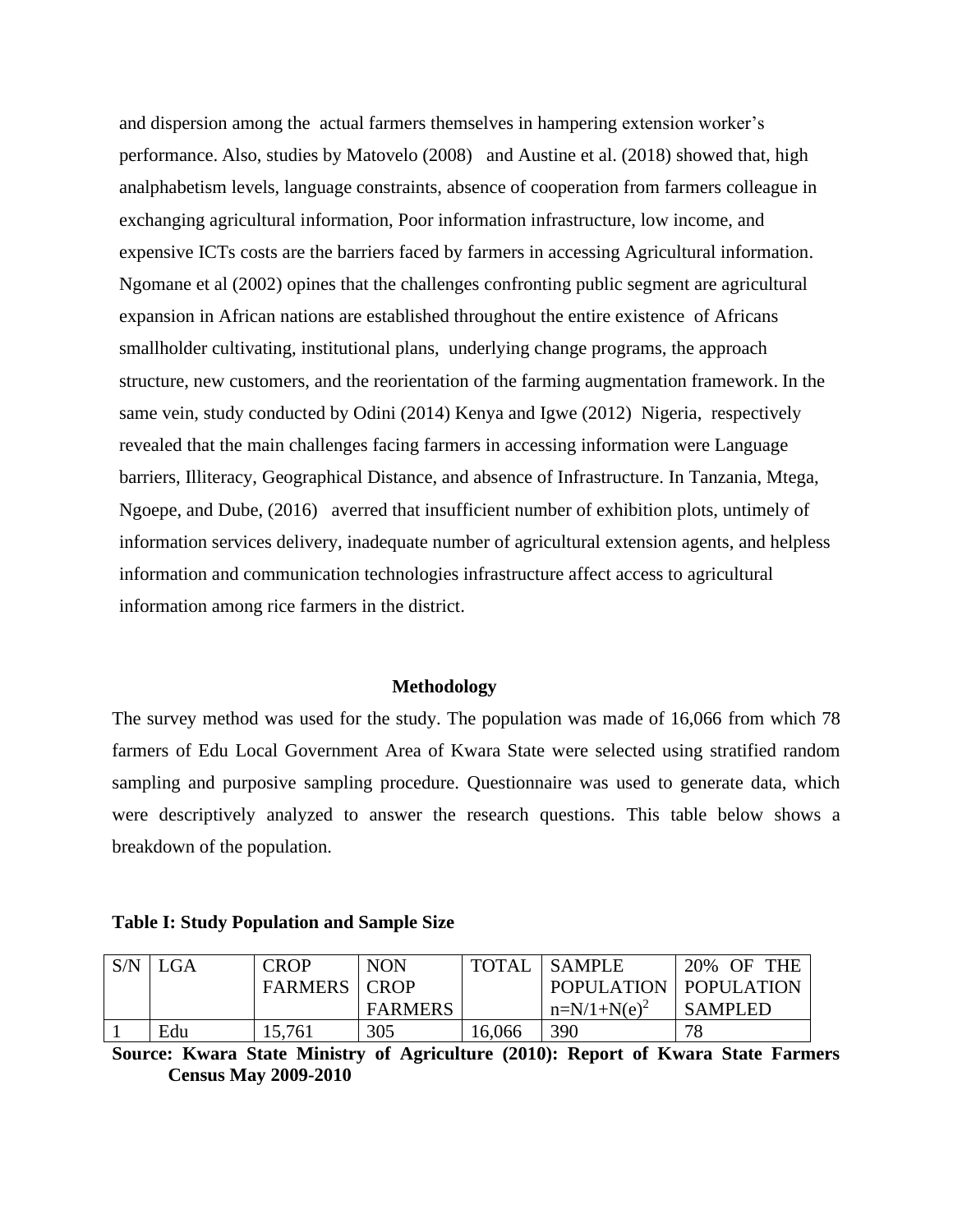## **Findings/Results and Discussion**

#### **Response Rate**

| S/N | Local<br>Government<br><b>Areas</b> | <b>Sample</b><br>population | $20\%$ of the<br>population | <b>Total</b><br><b>Returned</b> | <b>Percentage</b> |
|-----|-------------------------------------|-----------------------------|-----------------------------|---------------------------------|-------------------|
|     | Edu                                 | 390                         | 78                          | 60                              | 76.9              |
|     | Total                               | 2,975                       | 447                         | 403                             | 90.2              |

**Table 2: Response Rate of Farmers in Edu Local Government Area**

Table 2, shows that a good response rate was obtained in Edu Local Government Area covered by the study. As indicated in the table, the least response rate was obtained from farmers in Edu whose total was 78 and 60 were able to fill and returned the questionnaire thus constituting 76.9% of the total issued to them.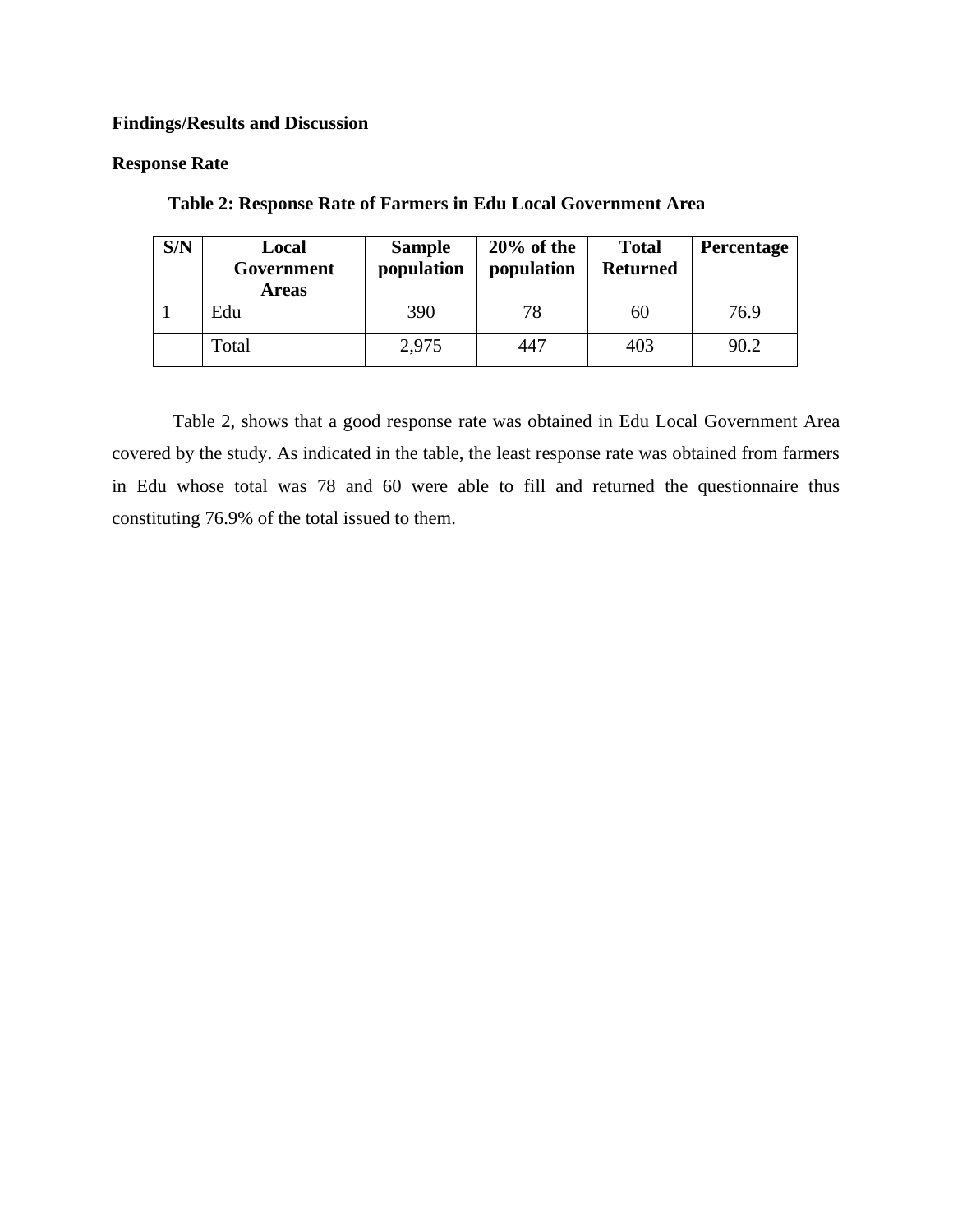| <b>Information needs of</b><br>farmers         | <b>Highly</b><br>needed |               | <b>Needed</b>    |               | <b>Rarely</b><br>needed |                | <b>Not</b><br><b>Total</b><br>needed |               |            |
|------------------------------------------------|-------------------------|---------------|------------------|---------------|-------------------------|----------------|--------------------------------------|---------------|------------|
|                                                | Freq.                   | $\frac{0}{0}$ | Freq.            | $\frac{0}{0}$ | Freq.                   | $\frac{0}{0}$  | Freq.                                | $\frac{0}{0}$ | Total %    |
| Procurement and use of<br>fertilizer           | 43                      | 71.7          | 9                | 15            | $\overline{7}$          | 11.7           | $\mathbf{1}$                         | 1.6           | 100        |
| Management of Pest and<br>disease              | 23                      | 38.3          | 19               | 31.7          | 10                      | 16.7           | 8                                    | 13.3          | 100        |
| Higher yield/agricultural<br>production        | 39                      | 65            | $\mathbf{2}$     | 3.3           | 11                      | 18.4           | 8                                    | 13.3          | 100        |
| Planting at the right time                     | 25                      | 41.7          | 20               | 33.3          | 10                      | 16.7           | 5                                    | 8.3           | 100<br>100 |
| Current tillage methods                        | 5                       | 8.3           | 10               | 16.7          | 10                      | 16.7           | 35                                   | 58.3          | 100        |
| Improved seeds                                 | 15                      | 25            | 10               | 16.7          | 20                      | 33.3           | 15                                   | 25            |            |
| Post-harvest loss and<br>preservation          | 21                      | 35            | 29               | 48.4          | 5                       | 8.3            | $\mathfrak{S}$                       | 8.3           | 100        |
| Agricultural loan                              | 10                      | 16.7          | 35               | 58.3          | 10                      | 16.7           | $\mathfrak{S}$                       | 8.3           | 100<br>100 |
| Agricultural cooperative                       | 38                      | 63.4          | 12               | 20            | 5                       | 8.3            | $\mathfrak{S}$                       | 8.3           |            |
| Investment of agricultural<br>returns          | 33                      | 55            | 20               | 33.3          | 3                       | 5              | $\overline{7}$                       | 11.7          | 100        |
| Marketing agricultural<br>produce              | 36                      | 60            | 15               | 25            | 8                       | 13.3           | $\mathbf{1}$                         | 1.6           | 100        |
| General welfare                                | 35                      | 58.3          | 17               | 28.4          | 3                       | 5              | 5                                    | 8.3           | 100<br>100 |
| Land tenure laws                               | 10                      | 16.7          | 40               | 66.7          | 8                       | 13.3           | $\overline{2}$                       | 3.3           |            |
| Management and prevention<br>of farm wild fire | 46                      | 76.7          | $\boldsymbol{7}$ | 11.7          | $\overline{4}$          | 6.7            | 3                                    | 5             | 100        |
| Seeds costs                                    | 47                      | 78.3          | $\mathfrak{Z}$   | 5             | $\tau$                  | 11.7           | 3                                    | 5             | 100<br>100 |
| Application on improve<br>techniques           | 51                      | 85            | $\boldsymbol{7}$ | 11.7          | $\overline{2}$          | 3.3            |                                      |               | 100        |
| Animal husbandry and<br>livestock production   | 35                      | 58.3          | 15               | 25            | $\mathbf{2}$            | 3.3            | 8                                    | 13.3          | 100<br>100 |
| Irrigation management                          | 49                      | 81.7          | $\tau$           | 11.7          | $\mathbf{1}$            | 1.6            | $\mathfrak{Z}$                       | 5             |            |
| Meteorology information                        | 42                      | 70            | 10               | 16.7          | 3                       | $\overline{5}$ | 5                                    | 8.3           | 100        |
| Government blueprint on<br>agriculture.        | 41                      | 68.3          | 9                | 15            | 6                       | 10             | $\overline{4}$                       | 6.7           |            |

**Table 3: Farmers Rating of the Information Sources and Services Needed for Sustainable for Production**

Table 3 indicated that at Edu Local Government Area of Kwara State, the following agricultural information needs were highly needed by farmer. These information needs include application of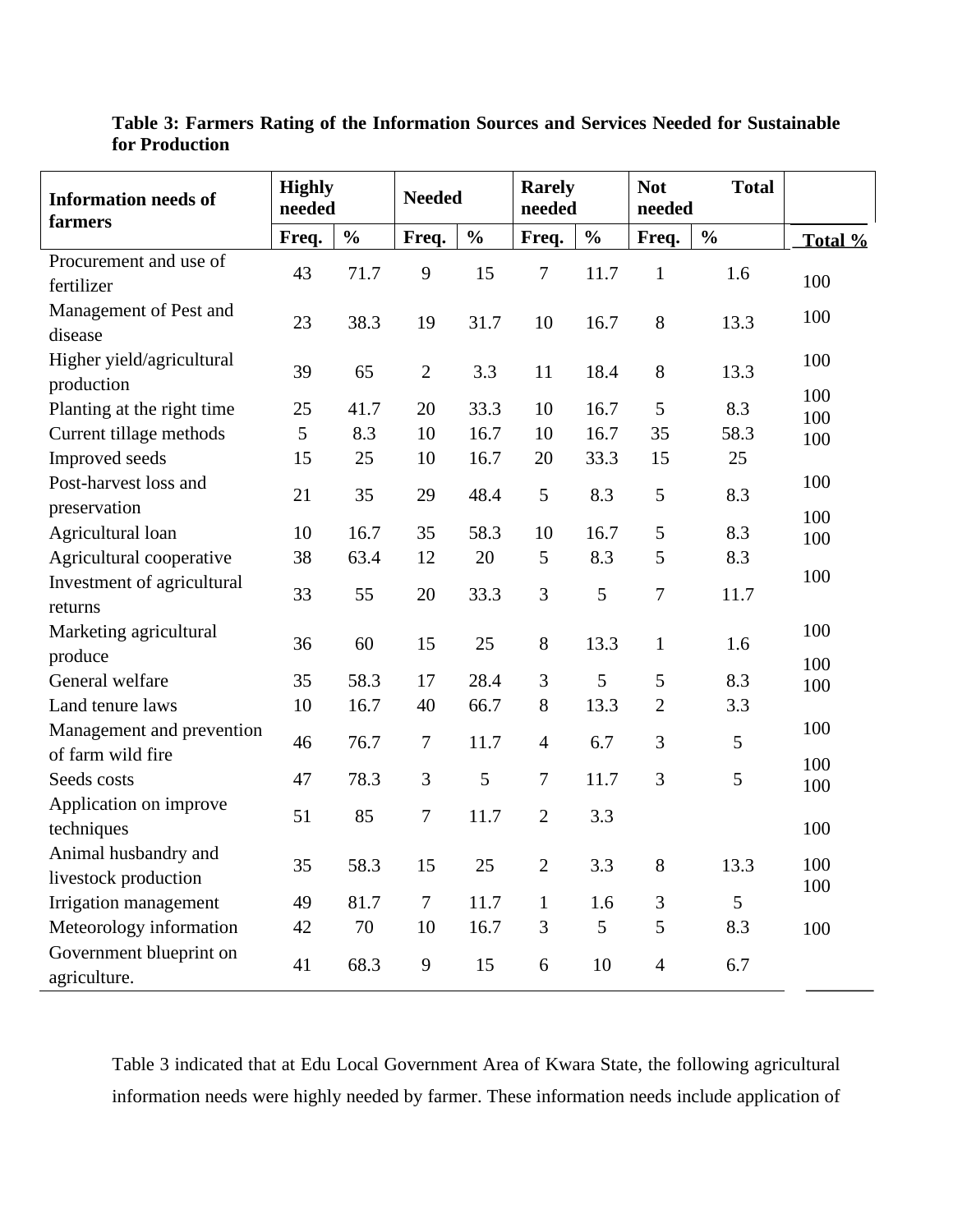improve techniques with 51 (85%), irrigation management with 49(81.7%) seeds prices with 47 (78.3%) Management and prevention of farm wild fire with 46(76.7%) Procurement and use of fertilizer with 43(71.7%) meteorology information with 42(70%) government blueprint on agriculture with 41 (68.3%) on the other hand, current tillage methods 5(8.3%) and agricultural loan 10 (16.7%) respectively were found not highly needed information need of farmers in Edu Local Government. This could be as a result of cumbersome process involved and attached to the agricultural loan facilities. These findings agree with Gundu (2009), Ozowa (1995) and Ekoja (2000) who observed that majority of the farmers in developing countries including Nigeria need information on farming systems, pest and diseases, cropping, education, management, livestock management, marketing and pricing, harvest management, health and nutrition, farm security, finance and credit.

**Table 4: the Farmers' Responses on the Challenges Militating against access to Information Sources and Services for Sustainable Food Production**

|                                                 | Agree |      | Disagree |      |        |
|-------------------------------------------------|-------|------|----------|------|--------|
| Challenges to needed information                | Freq. | $\%$ | Freq.    | $\%$ | Total% |
| Absence of extension agents                     |       | 85   | 9        | 15   | 100    |
| Insufficient knowledge on marketing of farm     | 50    | 83.3 | 10       | 16.7 | 100    |
| produce                                         |       |      |          |      |        |
| Insufficient information on Government policies | 46    | 76.7 | 14       | 23.3 | 100    |
| High proficiency level of farmers               | 42    | 70   | 18       | 30   | 100    |
| Poor communication system                       | 57    | 95   | 3        | 5    | 100    |
| Insufficient land                               | 40    | 66.7 | 20       | 33.7 | 100    |
| Diseases and pests control                      | 44    | 73.3 | 16       | 26.7 | 100    |
| Insufficient credit facilities                  | 47    | 78.3 | 13       | 21.7 | 100    |
| Absence of library and information centre       | 55    | 91.7 | 5        | 8.3  | 100    |
| Insufficient fund                               | 45    | 75   | 15       | 25   | 100    |

In respect to the challenges associated with access to information sources and services by farmers for improve productivity, table 4, showed that majority of the respondents agreed that poor communication system (95%), absence of library and information centre (91.7%), absence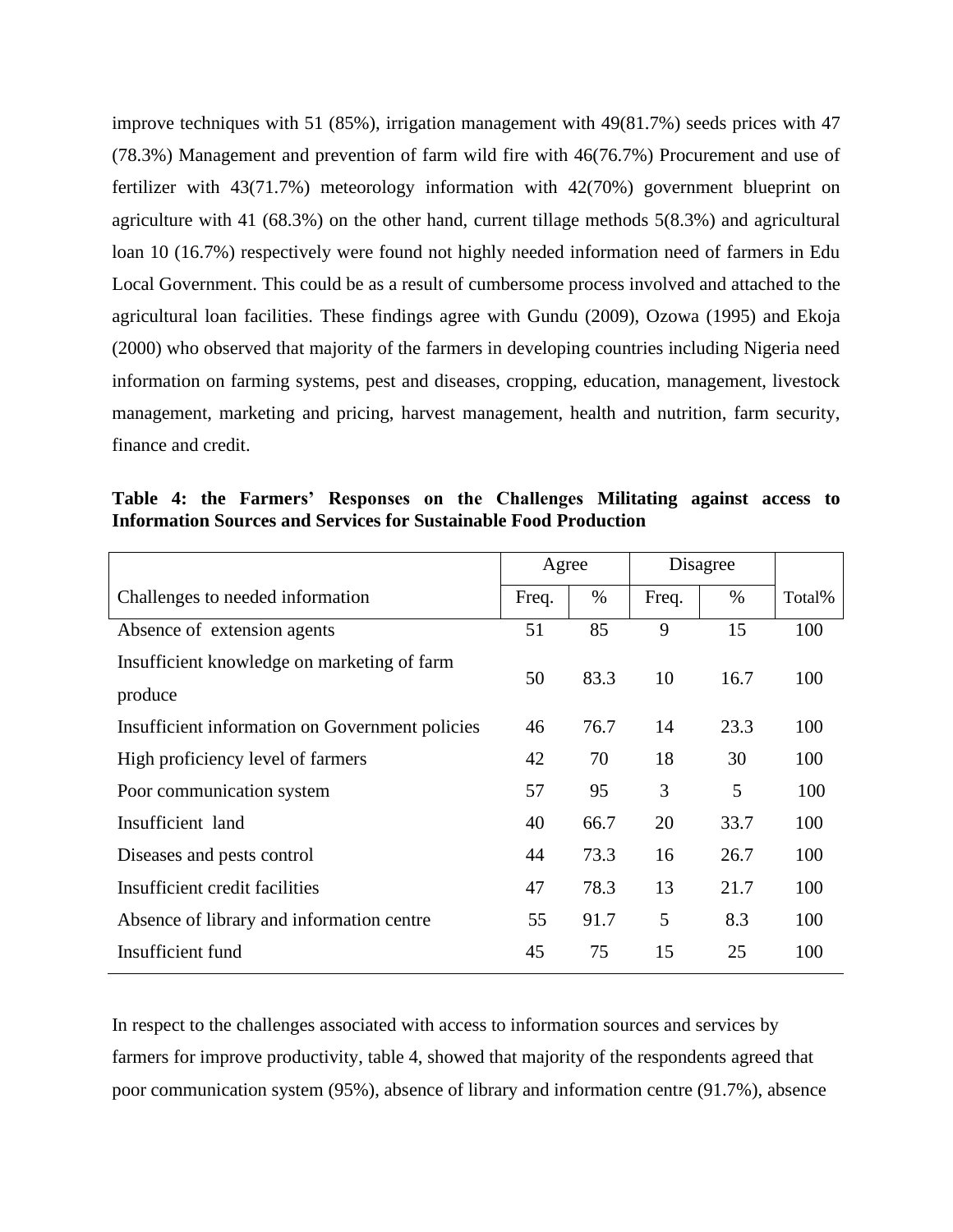of extension agents (85%), insufficient knowledge on marketing of farm produce (83.3%), insufficient credit facilities (78.3%), insufficient information on government policies (76.7%), diseases and pests control (73.3%), high proficiency level of farmers (70%), insufficient land (66.7%) are the challenges encountered in the utilization of available information sources and services by farmers in Edu Local Government Area of Kwara State. This finding is in agreement with that of Matovelo (2008) and Austine et al. (2018) who found out that, high analphabetism levels, language constraints, absence of cooperation from farmers colleague in exchanging agricultural information, Poor information infrastructure, low income, and expensive ICTs costs are the barriers faced by farmers in accessing Agricultural information. However, the present result differs from the findings of Kelil, Girma and Hiruy (2020) that identified deficiency in agricultural information access as a key factor that has incredibly restricted agricultural headway in Africa.

#### **Summary of Major Findings**

The major findings of the study were:

- 1. The information needs of farmers in the study area cover application of improve techniques, irrigation management, seed price, farm wild fire management and prevention, procurement and fertilizer use, meteorology information, government systematic plan on agriculture. Farmers require these agricultural information need in order to enhance farmer productivity as well as for better yield.
- 2. The challenges which hampered farmers agricultural information sources and services accessibility were poor communication system, absence of library and information centre, absence of extension agents, insufficient credit facilities, insufficient information on farm produce, high proficiency level of farmers, insufficient information on government policies.

#### **Conclusion**

It is pertinent to note that farmers in Edu local government area need agricultural information on management of pest and disease, application of improve agricultural techniques, seed costs, better seed sources, weather information, procurement and use of fertilizer, irrigation management, control of animals in farm yards, animal husbandry and livestock production, planting at the right time and management of post-harvest loss, better storage facilities and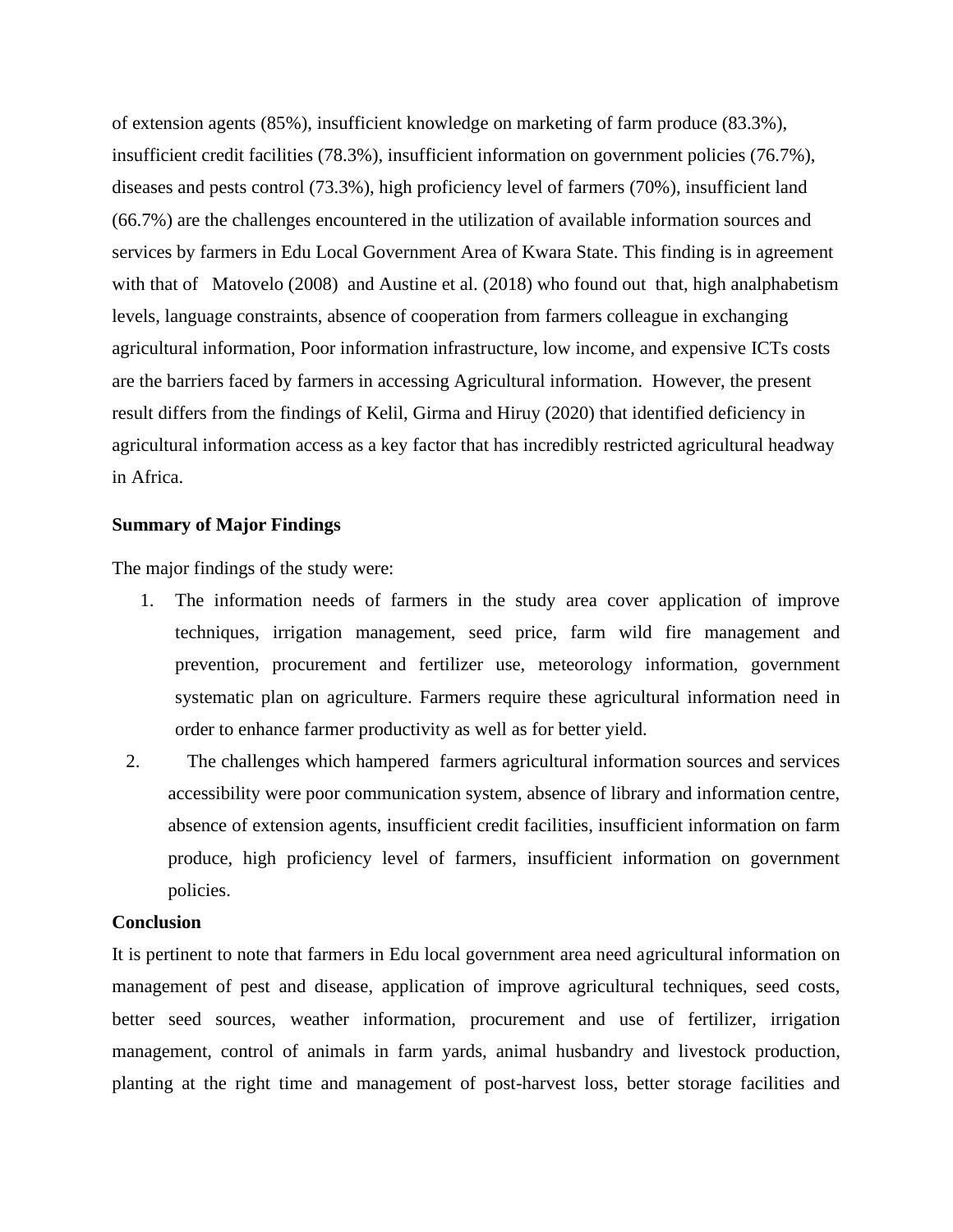processing strategy, presentation along with general welfare and moisture level required. Hence, dissemination of agricultural information has not been effective due to some challenges encountered by extension workers. This includes insufficient fund, poor collaboration between government and extension agents, insufficient credit facilities and poor communication system etc.

#### **Recommendations**

The following recommendations are made based on the findings and conclusions reached in this study:

- 1. Central facility providing and disseminating information on agricultural related services should be created in the study area that would be accessible to all farmers in order to meet their information needs.
- 2. Poor communication system should be improved through ensuring that the information get to the farmers at the right time and frequent monitoring of disseminated agricultural information by extension officers. There is also need for information literacy training for farmers on new technology and agricultural information sources. This would enhance farmers literacy level in area studied.

#### **References**

Adio, E.O., Abu, Y.,Yusuf, S.K., & Nansoh, S. (2016). Use of agricultural information sources services by farmers for improve productivity in Kwara State. *Library Philosophy and Practice(e-journal).1456* Retrieved June 25, 2021 from *[.http://digitalcommons.un/.educ/libphilprac/1456](http://digitalcommons.un/.educ/libphilprac/1456)*

Ajayi, M. I. (2005). Analysis of mass media use for agricultural information by farmers in Nigeria. *Journal of Extension System. Vol. 19( 2)45 – 55*

- Assefa, M. (2016). Access to and utilization of agricultural information by smallholder coffee farmers in deder district, eastern harangue zone, Oromia national regional state. Thesis, haramaya University, Haramaya, Ethiopia.
- Austine,P., George,T., & Winner D.(2018). Information needs and barriers of rural smallholder farmers in developing countries: A case study of rural smallholder farmers in Malawi. *SAGE Journal*.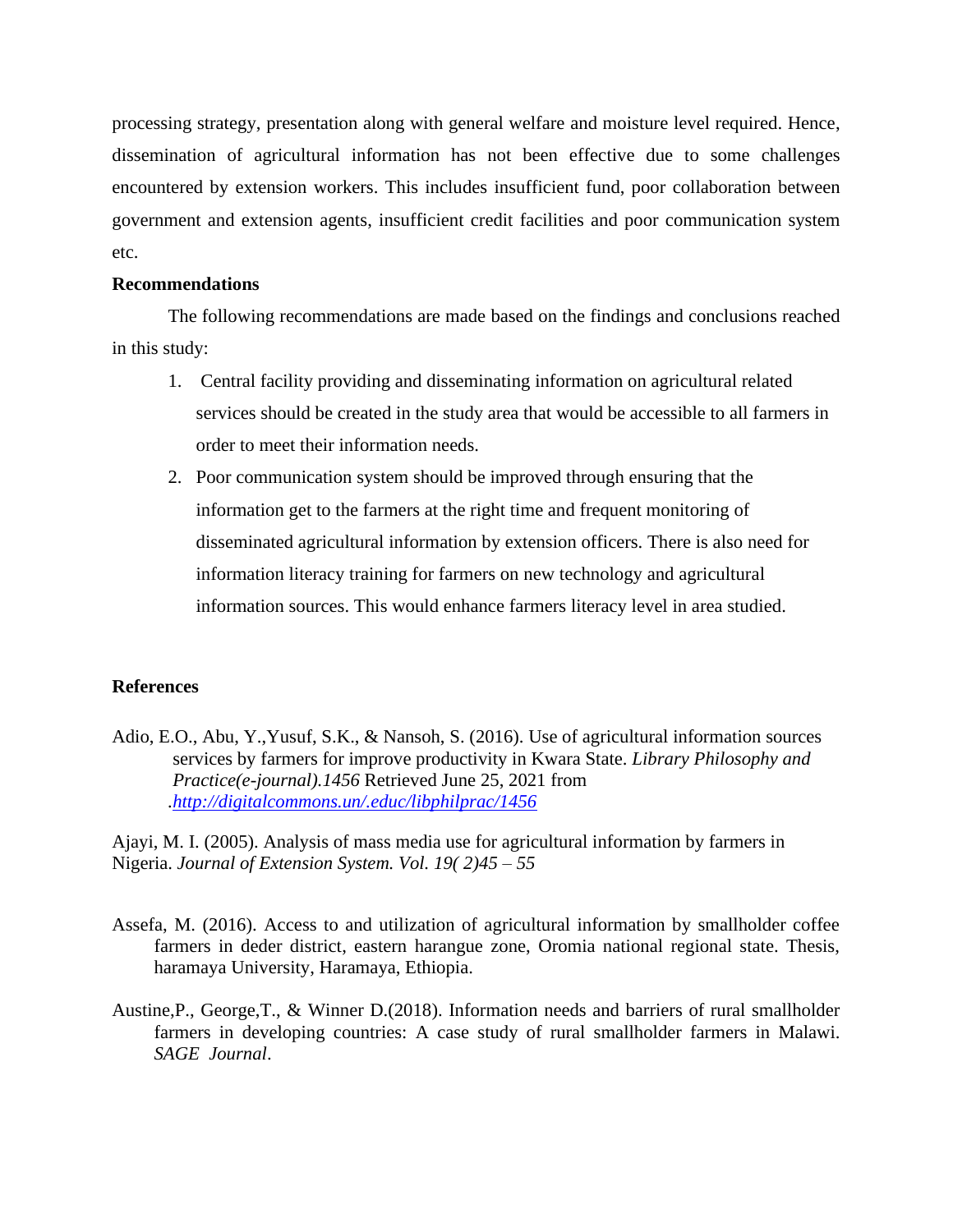- Bachhv, N.B. (2012). Information needs of the rural farmers: A study from Maharashtra, India; A survey, *Library Philosophy and Practice.* Retrieved June 20, 2021 from <http://digitalcommons.unl.edu/cgi/viewcontent.cgi?article=2043&context=libphilpra>
- Benard, R, & Dulle, F. (2014). Assessment of information needs of rice farmers in Tanzania; A case study of Kilombero District. *Library Philosophy and Practice (e-journal), Spring 1-22*
- Chisita, C.T. & Mataranyika, T. (2013).Towards a new paradigm of LIS training for agricultural librarians in Zimbabwe: Challenges and opportunities. Retrieved July 14, 2021 from <http://creativecommons.org/licenses/by/3.0/>
- Ekoja, I.I. (2000). The Marketing of agricultural information by national extension and research liaison services and its impact on farmers*.* 101-119. (Thesis Unpublished Ph.D).
- Food and Agriculture Organization (FAO) (2011). The State of food and agriculture: Women in agriculture. FAO, Rome.
- Faroq, A., Ishaq, M., Shah, N.A., & Karim, R.(2010). Agriculture extension agents and challenges of sustainable development. (A Case Study of Peshawur Valley) *Sharhad Journal of Agriculture*. 26(33), 57-59 Retrieved June 12, 2021 from [www.aup.edu.pk](http://www.aup.edu.pk/)
- Gundu, M. (2009) The effect of library on access to an utilization of agricultural information for household food security at Chirau communal lands in Zimbabwe. Unpublished Master's Thesis. 66-68
- Igwe, H.(2012). "Use of library and information sources". Offa: Wunmi Commercial Press and Correctman printing production, 43-57.
- Lawaliro, S., Boadi, B.Y., Oladokun, O., & Kalusopa, T. (2014). The Generation and dissemination of agricultural information to farmers in Nigeria.
- Kelil A., Girma, Y & Hiruy, M. (2020). Access and use of agricultural information in Africa: Conceptual review. *Information and Knowledge Management www.iiste.org Vol.10 (7)*
- Marcel, F. & Mintel, B (2012). Impact of SMS-Based agricultural information on Indian farmers. *World Bank Economic Review, Vol. 26 No. 3,383-414*
- Mashroofa, M.M. & Senevirathne (2014) Influence of information literacy skills in accessing agricultural information: with special reference to paddy farmers of *Journal of Agricultural Extension (EJS),Vol. 22 (3)* Food and Agricultural Organization (FAO),CABI and Scopus Ampara district, Sri Lanka. Being a paper presented during the IFLA conference held in Lyon. Available at: library.ifla.org/1003/1/140-mashroofa-en.pdf.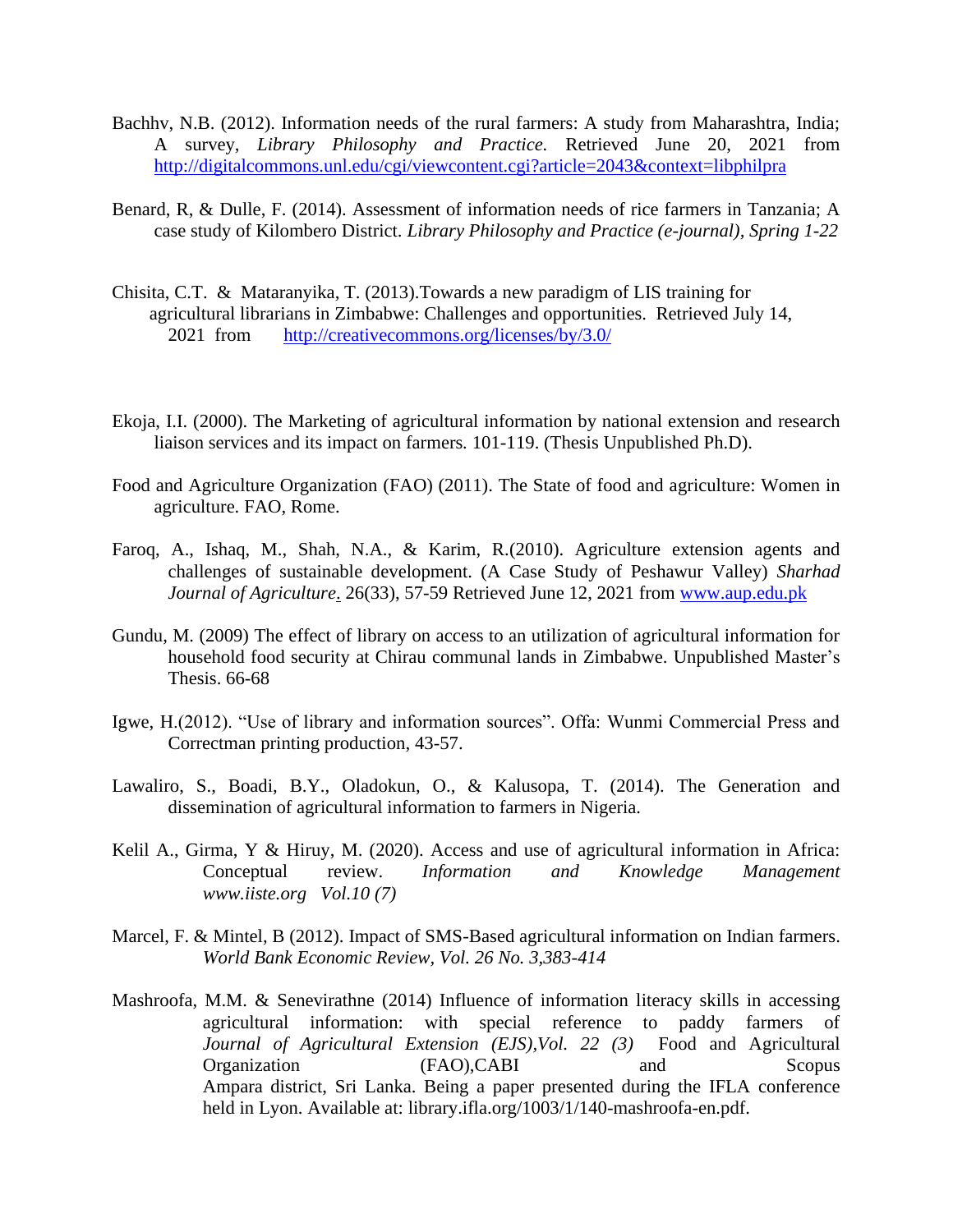- Matovelo, D.S. (2008). Enhancing farmer's access to and use of agriculture information for empowerment and improve livelihoods: a case of Morogoro region. Thesis presented at University of Dar es Salaam as the requirement of Doctor of Philosophy
- Mtega, P., Ngoepe, M. & Dube, L., (2016). 'Factors influencing access to agricultural knowledge: the case of smallholder rice farmers in the Kilombero district of Tanzania', *South African Journal of Information Management 18(1). http://dx.doi. org/10.4102/sajim.v18i1.679*
- Ngomane T., Thomson, J.S. & Radhakrishna R.B. (2002) Public sector agricultural extension system in the Northern province of South Africa: A system undergoing transformation DOI: 10.5191/jiaee (9) 3, 31-36
- Odini, S. (2014). Access to and use of agricultural information by small scale women farmers In support of efforts to attain food security in Vihiga county, Kenya. *Journal of Emerging Trends in Economics and Management Sciences (JETEMS) 5(2):80-86*
- Oduwole, A.A. and Ikhizam, B.O. (2003) Agricultural Information Communication to rural Communities in Nigeria *Rural Libraries vol. 23(1)* 21-31.
- Oduwole, A.A & Okorie , C.C (2009). Access to agricultural information and millennium development goals. *Library Hi TechNews,* Vol.27 (1)
- Ogunbeni, J. Ogungbo, W. & Adeleke, O.( 2013). Agricultural information needs of farmers in Lagos State, Nigeria. *International Journal of Agricultural Science Research*. 2(4). Pp116- 123. Retrieved July 23,2021 from<http://academicresearchjournals.org/journal/ijasr>
- Olawoye, J. E. (1996). Agricultural production in Nigeria in utilizing research to increase food production: The role of mass media. Proceedings of the one day seminar organized by Oyo State chapter of the media forum for agriculture.
- Olaniyi, O. A. & Ogunkunle, T. (2018). Agricultural and nutritional information needs of arable crop farmers in Ondo State Nigeria. Retrieved June 24, 2021 from <http://dx.doi.org/10.4314/jae.v22i3.2>
- Ozowa, V.N. (1995). "Information need of small scale farmer in Africa: The Nigerian example" *Quarterly Bulletin of the International Association of Agricultural information Specialist. 11-17*
- Salau, E.S, Saingbe, N.D & Garba, M.N.(2013). Agricultural information needs of small holder farmers in central agricultural zone of Nasarawa State. *Journal of Agricultural Extension. Vol. 17(2)*
- Sanusi, M. A., Petu-Ibikunle, A. M., & Mshelia, C. M. (2010). The influence of information and communication technology (ICT) on the dissemination of agricultural information among